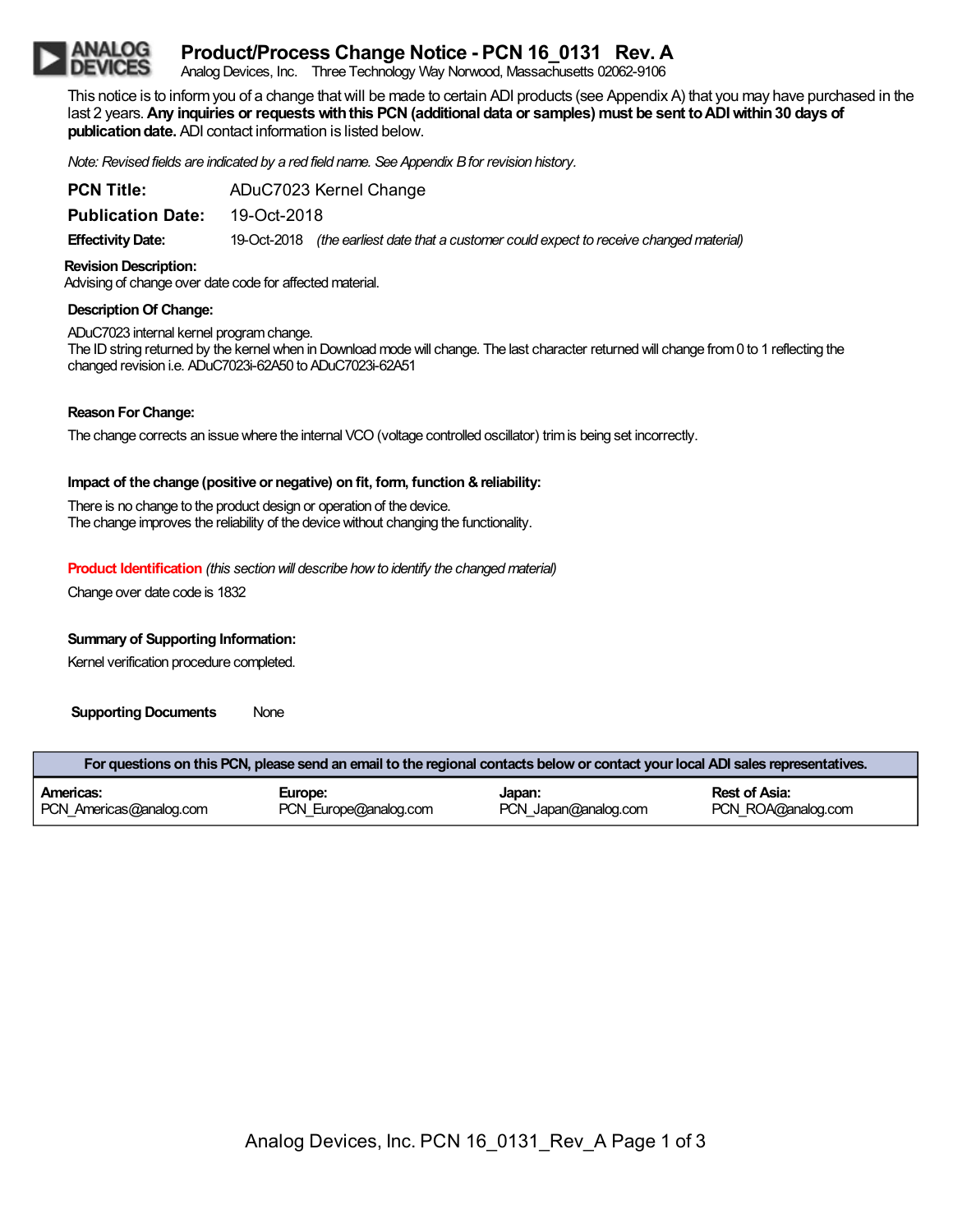| <b>Appendix A - Affected ADI Models</b>                   |                               |                               |                               |                          |  |  |
|-----------------------------------------------------------|-------------------------------|-------------------------------|-------------------------------|--------------------------|--|--|
| <b>Existing Parts - Product Family / Model Number (7)</b> |                               |                               |                               |                          |  |  |
| ADUC7023 / ADUC7023BCBZ62I-R7                             | ADUC7023 / ADUC7023BCP6Z62    | ADUC7023 / ADUC7023BCP6Z62IR7 | ADUC7023 / ADUC7023BCP6Z62IRL | ADUC7023/ADUC7023BCPZ62I |  |  |
| ADUC7023 / ADUC7023BCPZ62I-R7                             | ADUC7023 / ADUC7023BCPZ62I-RL |                               |                               |                          |  |  |